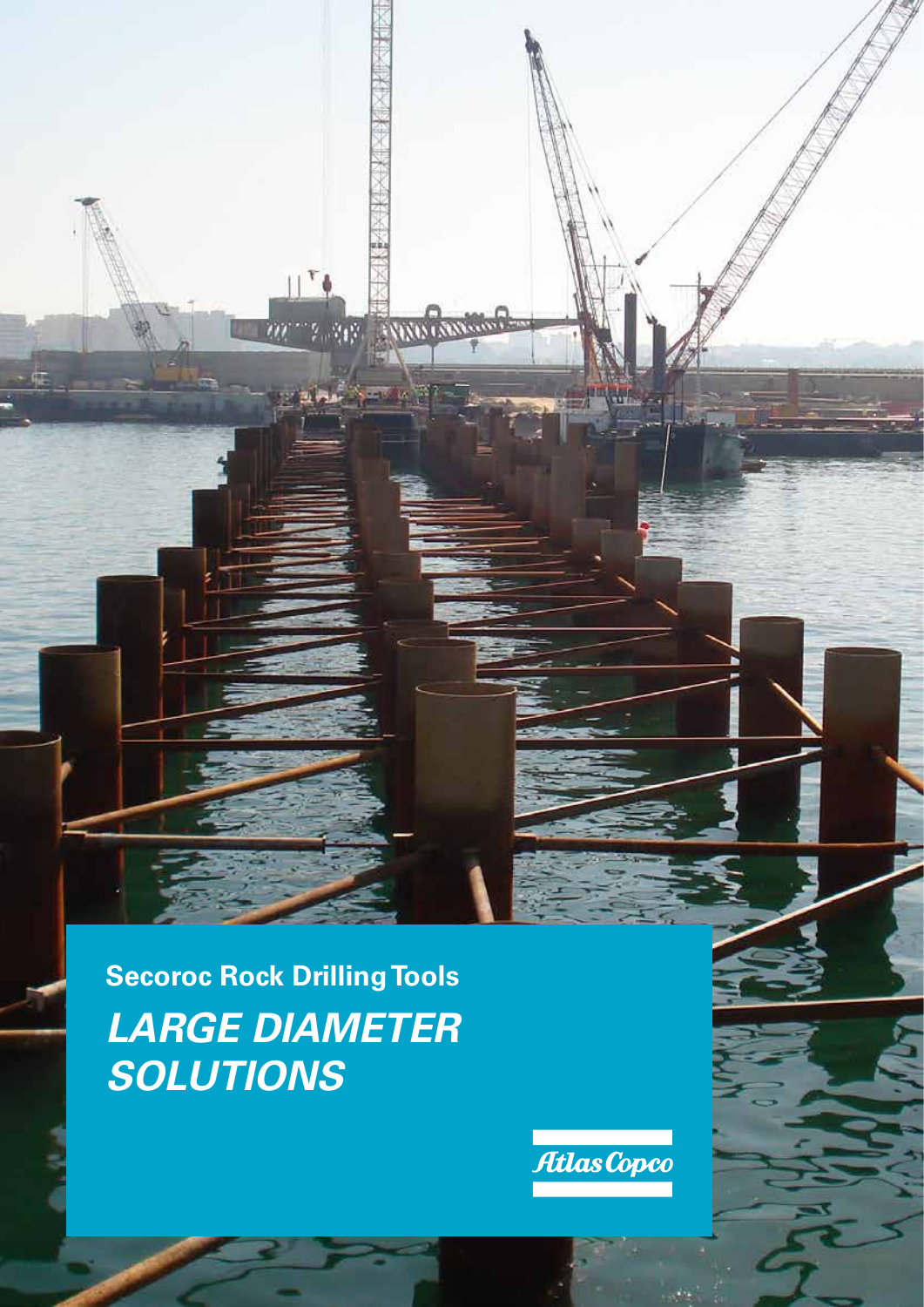# **LARGE DIAMETER** drilling solutions

Atlas Copco's approach to large diameter drilling projects is to analyze customer requirements together with the local sales engineers and provide cost effective solutions. Traditionally, companies supply either down-the-hole hammers, casing advancement systems or cluster hammers, not providing the complete solution to the customer.

These solutions consist of the latest drilling equipment and accessories for large hole applications such as foundation piles for harbours, shaft sinking and facility pipes.

#### **Total package**

Atlas Copco supplies all of the equipment to make a drilling project work. We provide the contractor the assurance that the equipment will fit together and is engineered to suit the project. Our product range includes everything from the rig drive down, and includes the drill bit, drill rods, hammers, drill shrouds, casing, compressors and pumps together with technical advice on correct use and maintenance.

#### **We know what we are doing**

With well experinced engineers and a local presence throughout the world, Atlas Copco not only offers high quality products, we also make sure that our offers are cost effective.

# **Rental – easier to do business**

The cost of purchasing the complete package of equipment can sometimes be a financial burden on a short term contract. Our solution is to offer a rental package including all equipment needed. This means that the customer has greater control over cash flow, the project budget and profitability. Together we evaluate the needs of our customers to make sure they get the best offer.

*1,2 meter Symmetrix system used for underpasses*

One contractor that has already benefited from the 1.2m system is Lännen Alituspalvelu Oy of Finland. This company specializes in horizontal drilling of underpasses and has recently used Symmetrix, together with the QL 300 DTH (down-the-hole) hammer, for a number of 1.2m casing projects around the country.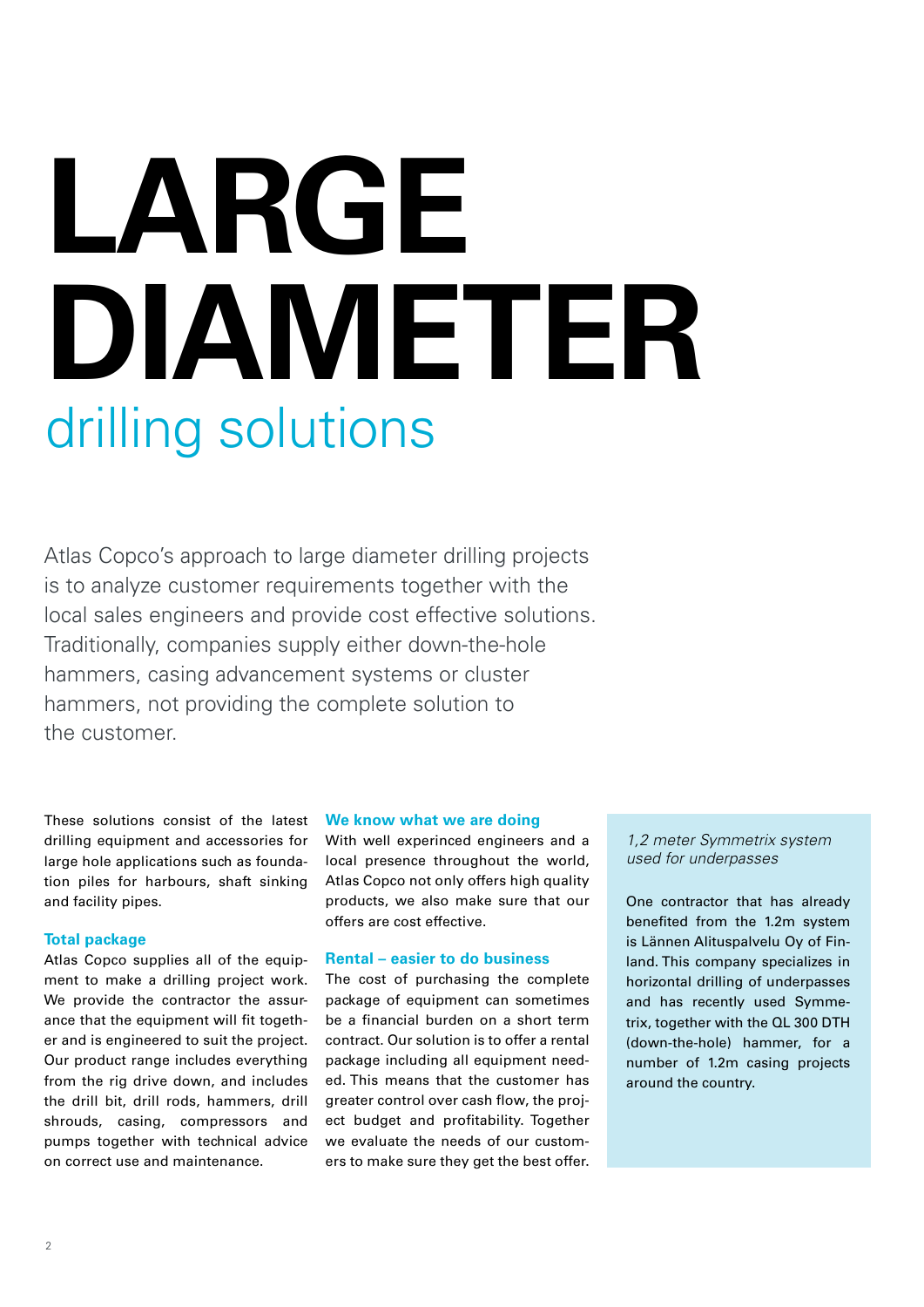

"Casing advancement with DTH hammers is a good method, especially here in Scandinavia where we have to drill through very tough, hard rock or boulders. We use it for installing 219mm–1 220mm casings and it means that we can drill in every type of ground with good accuracy. I was particularly surprised at the good performance of the hammer in the new system which, even in our Finnish hard rock, gave excellent penetration."

Pekka Vepsä, Operations Manager, Lännen Alituspalvelu Oy, Finland

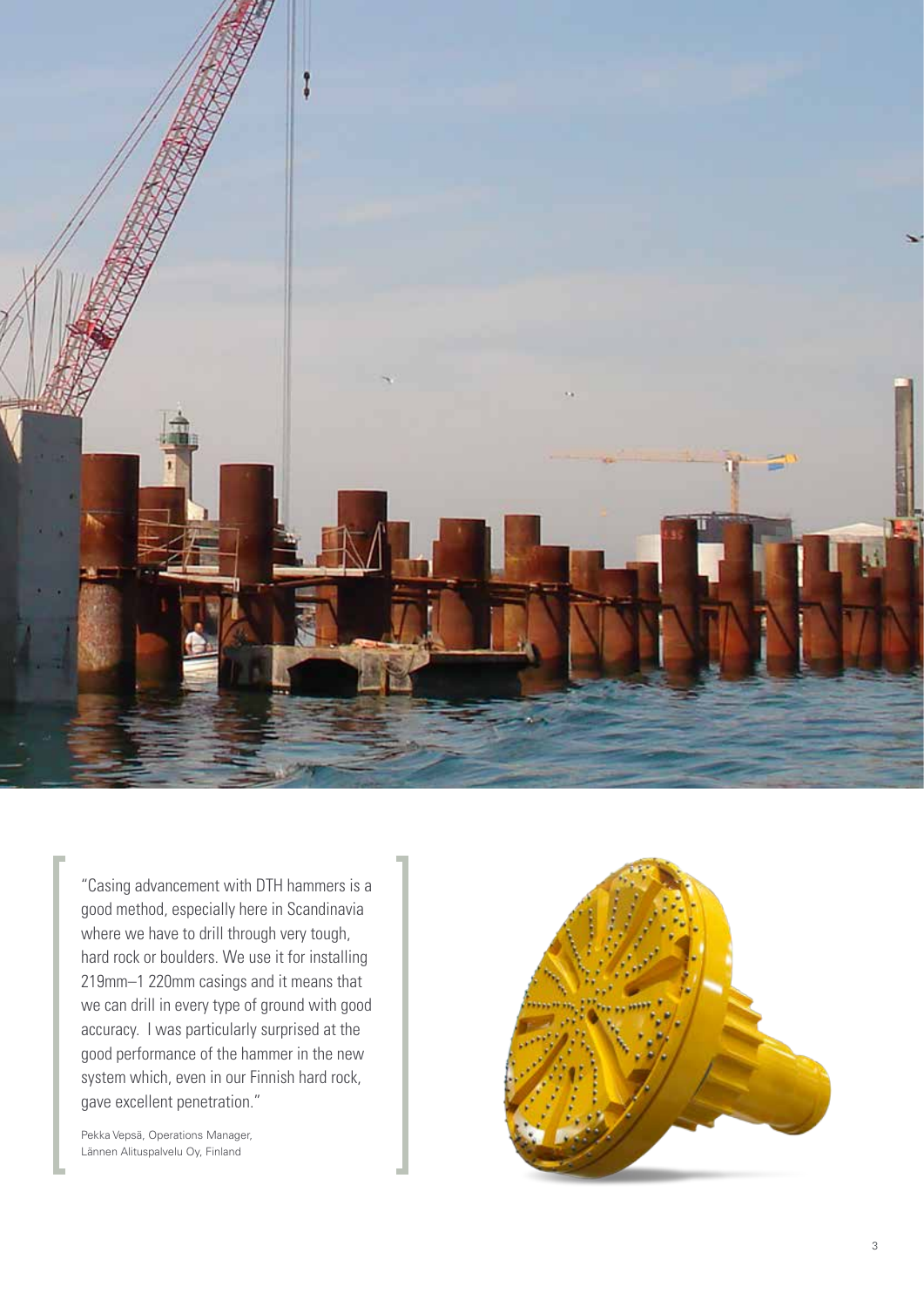

# Casing advancement systems

Every casing advancement project has its challenges, whether deep or shallow holes, sensitivity or productivity demands. The systems from Atlas Copco offer a spectrum of solutions to meet any project demands in the most efficient way.

The casing advancement systems are based on three key elements: a pilot bit to drill the hole, a ring bit (or reamer) to enlarge the hole, and a casing shoe to transfer part of the impact to the casing.

# **Efficient and productive in difficult ground conditions**

The system enables the casing to advance simultaneously with the drill string and offers a possibility to either retrieve or leave the casing in the ground. Simply put, casing advancement systems meet all challenges and

keep both efficiency and productivity high even in the most difficult ground conditions.

### **Straight holes**

The unique design of Symmetrix, being one of two casing systems offered, enables straight and efficient drilling through several kinds of soil and rock. The system provides reliable results with high productivity and precision where conditions are tough and reliability difficult to achieve with any other method.

#### **Air control when drilling**

The Elemex system is custom designed to control the air and minimize air escape when drilling. In urban areas with loose overburden, Elemex is the safe choice where settlement of neighbouring buildings can be a risk with other methods.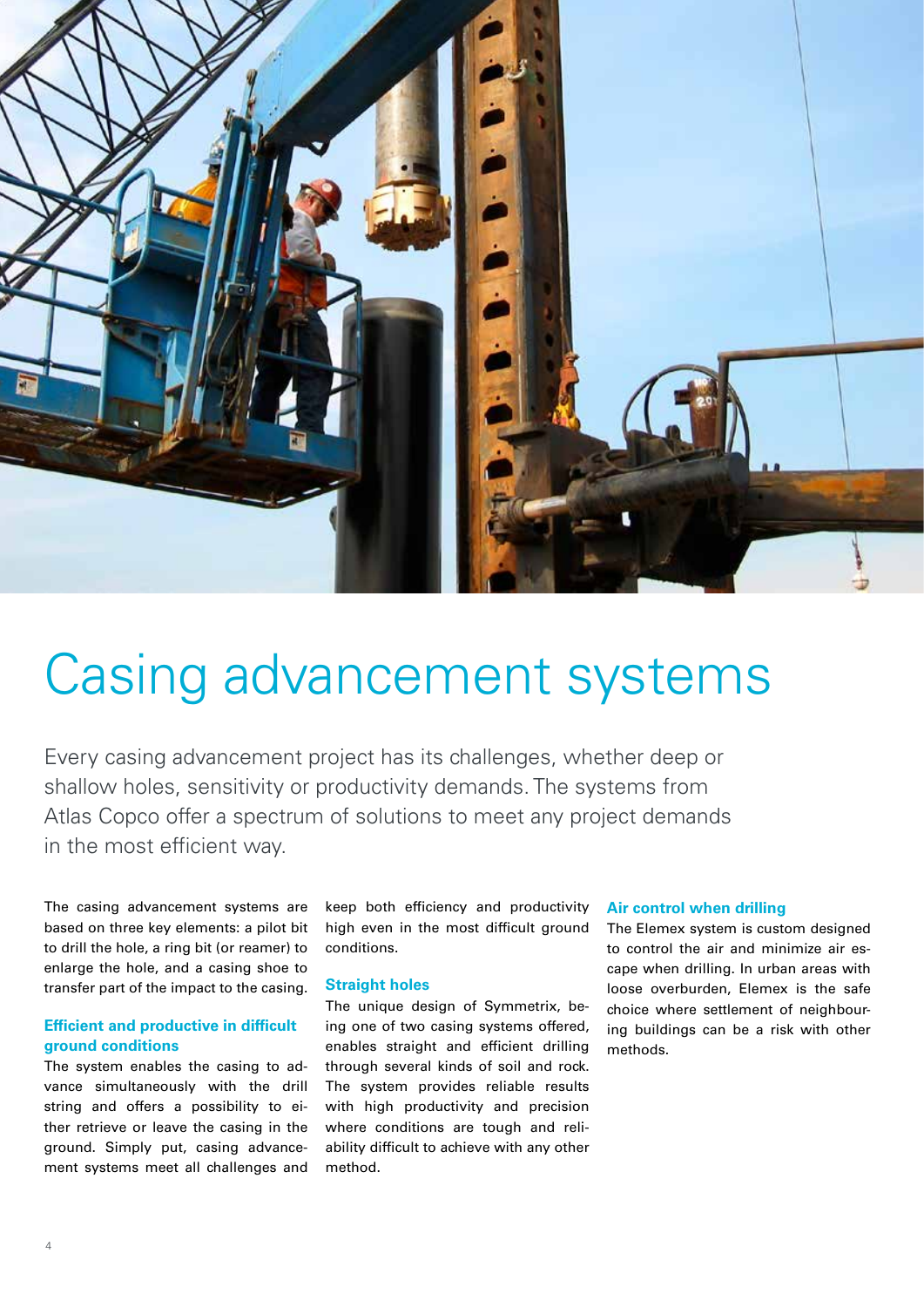

# Down-the-hole hammers

Atlas Copco has been manufacturing and marketing down-the-hole equipment for more than five decades. Our offer for large diameter holes consist of a range of DTH products from 12" (304mm) to 48" (1219mm).

Where there is solid rock or a need to use a casing advancement system, DTH hammers is an efficient method of drilling the holes. Atlas Copco's range of large DTH hammers includes QL 120, QL 200 and QL 300.

These flexible hammers are designed for use in piling, footings, piers, caissons, water well drilling, horizontal directional drilling and oil and gas operations.

# **QL 120 hammer – strong performance**

The QL120 is the ideal 12" hammer when the application conditions are tough, e.g. in water saturated holes or large hole production drilling. The QL 120 range is from 311mm – 559mm  $(12\frac{1}{4} - 24)$ .

# **QL 200 hammer – maximize production**

The QL 200 is ideal for holes from 17½" (444mm) to 26" (660mm) in size, while the QL 200S can drill holes up to 36" (914mm) in diameter.

# **QL 300 hammer – reliable**

The QL 300 and the QL 300S are hammers designed for holes from 30" (762mm) to 48" (1219mm). These hammers offer simple design and construction to promote reliability and ease of service.

\* The "S" designation indicates that hammer uses a "super chuck", allowing the hammer to accept larger diameter bits.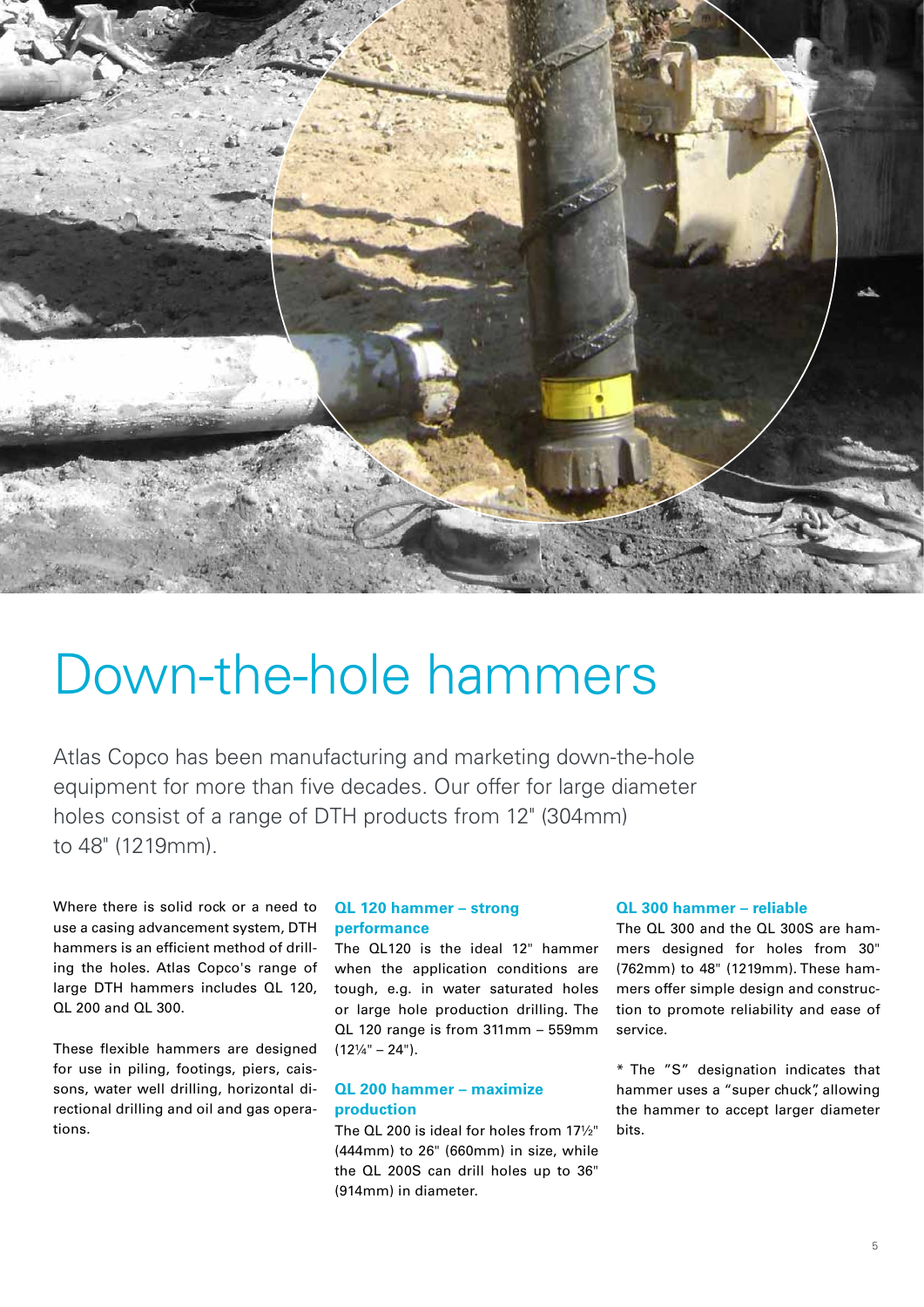

# Cluster hammer drills

Piling constructors are always looking for new and cost effective methods for drilling large diameter rock sockets. Thanks to many years of development at Atlas Copco, Cluster drills have become a major solution for drilling large holes over 30 inches in diameter. Today they can be seen working in shaft sinking and mine rescuing as well as in marine and foundation applications worldwide.

#### **Well known**

Cluster drills are short, light weight and compact drills carefully custom-engineered and manufactured to meet each customer's requirements for hole size, flushing methods and the right drill rig connections. This exclusive, patented technology of self-indexing quick-release bits are just one of the ingenious solutions.

#### **Hammer power**

Specially designed for Cluster drills, these 8"Class CS8 Hammers are robust,

powerful tools with low maintenance requirements. Together with the CDS EZ Easy Access flange it provides instant access to the gauge and outer rows making internal hammer service easier. And that means shorter downtime and greater productivity.

#### **Build quality**

Atlas Copco is renowned for its quality service and that is why Cluster drill canisters are strictly controlled and tested. These heavy canister bodies are extremely durable and repairable, time and time again.

#### **A choice of drills**

Atlas Copco's Cluster drills are available from 30 inches to 120 inches (760mm to 3048mm) in diameter combining multiple down-the-hole hammers with single canisters.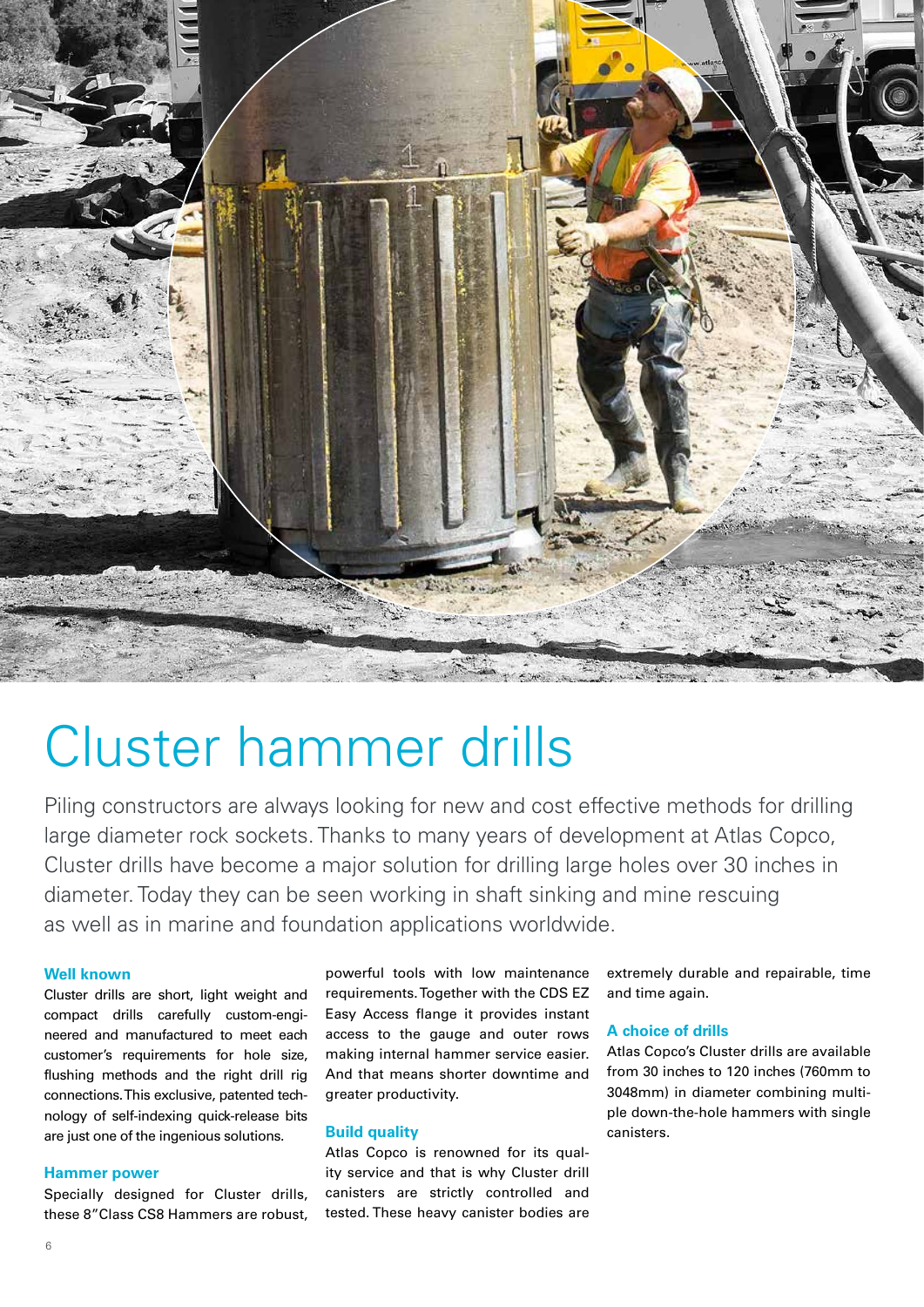# Drill componentry

# **Thread Saver**

The Thread Saver is a special drill rod adaptor that protects drive shaft threads.

### **Diverter Head**

The Diverter Head is based at the top of the casing and consists of a funnel and hose that directs the exhaust and cuttings into a collection container. This ensures a cleaner and safer working environment.

# **Stabilizer**

The Stabilizer is found above the DTH hammer and centralizes the drill string inside the casing. This improves hole straightness and protects the components of the drill string from uneven stresses.

# **Casing**

We offer a large number of permanent and retrievable casings to suit your requirements. Sizes range from 356mm to 1220mm and are available in different wall thicknesses to suit the application.

### **Shock Absorber**

The In-Line Shock Absorber is designed to minimise the vibration from the hammer returning up the drill string into the rotation unit. It can be fitted directly behind the hammer or under the rotation unit whichever suits the application. The Replacement Seal and Shock Pad Kits ensures longevity with this product.

### **DTH Hexed Drill Pipe**

The DTH Hex Connection has now proven itself with foundation drilling contractors worldwide. Our Hex has double O-ring seals that ensures an airtight connection and always makes for quick rod change every time. It allows for larger DTH drilling on smaller rigs with no breakout facility required.



# **Fishing Tools/Recovery Tools**

In the case of problems with your drill string our range of threaded tools for the recovery of broken drill strings, DTH hammers and drill pipe are the ideal solution. They are available for internal or external tool joints.

# **API Lifting Swivel**

The Lifting Swivel is ideal for safe lifting and lowering of DTH tools and drill strings from the borehole. They are available in Threaded Pin or Box c/w 360° JDT Lifting Eye versions and every model is supplied with Test Certificates.

### **Atlas Copco Compressor**

Atlas Copco offers a range of portable compressors, which are robust and durable and ideally suited for foundation drilling works. The demand for compressed air depends on the size of the DTH hammer and the casing diameter.

# **DTH Oil Lubrication Assembly**

The Lubrication unit is of modular construction. The manifold can be easily detached and mounted separately on the rig or placed on the ground. The Pump unit is a reciprocating piston pump powered by compressed air. When the airflow is turned on to the hammer the pump will start automatically.

# **Hammer Oil**

Line oiler is required for DTH hammer lubrication use. The choice of oil type and volume should follow the recommendations of the hammer supplier. Atlas Copco offers a range of environmental friendly lubricants minimizing pollution.